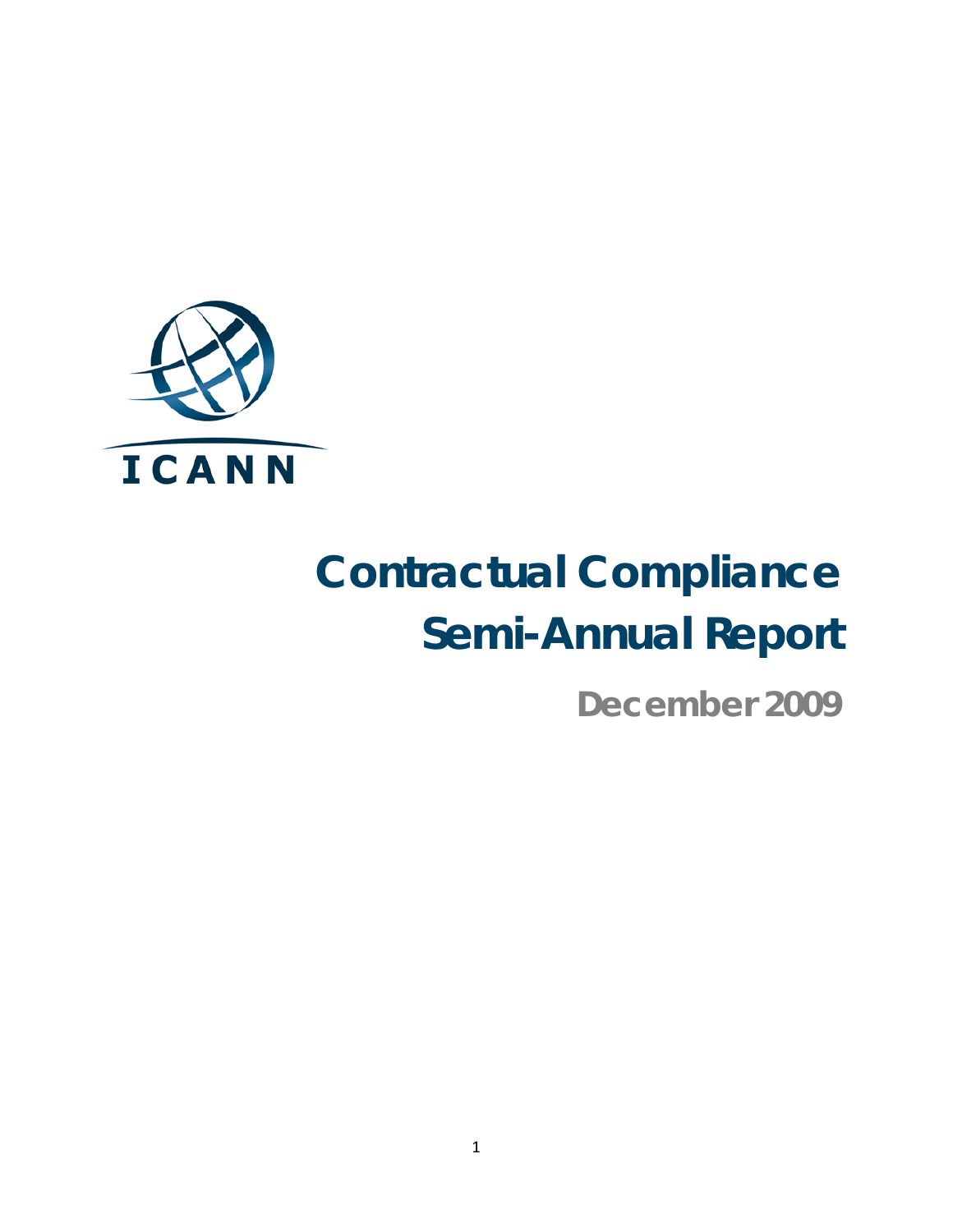

#### **I. Executive Summary**

- 1. Audits
- 1.1 Deletion and Renewal Consensus Policy Audit
- 1.2 Fees for Recovering Domains in Redemption Grace Period (RGP)
- 2. Additional Contractual Compliance Activities
- 2.1 UDRP Best Practices Workshop
- 2.2 Whois Data Problem Reporting System
- 2.3 Whois Accuracy Study
- 2.4 Study of Domain Names Registered Using a Privacy or Proxy Service

#### **II. Summary of Activities**

- 1. Deletion and Renewal Consensus Policy Audit
- 2. Fees for Recovering Domains in Redemption Grace Period (RGP)
- 3. Whois Data Problem Reporting System
- 4. Staff Additions
- 5. Escalated Compliance Actions

#### **III. Detailed Information Regarding Audit Findings and Compliance Activities**

- 1. Registrars' Deletion and Auto-Renewal Policy Audit
- 1.1 Executive Summary
- 1.2 Audit Objectives
- 1.3 Methodology
- 1.4 Follow-up Actions
- 2. Fees to Recover Domain Names in the Redemption Grace Period Audit
- 2.1 Executive Summary
- 2.2 Audit Objectives
- 2.3 Methodology
- 2.4 Findings
- 2.5 Follow-up Actions
- 3. Whois Data Problem Reporting System
- 3.1 Objective
- 3.2 Recent History of the WDPRS
- 3.3 Key Features of WDPRS Redesign
- 3.4 Statistical Overview and Key Trends of Redesigned WDPRS System
- 3.5 Escalated Compliance Activities
- 3.5.1 Termination Notices
- 3.5.2 Nonrenewals
- 3.5.3 Breach Notices
- 3.6 Consumer Complaints
- **IV. Conclusion**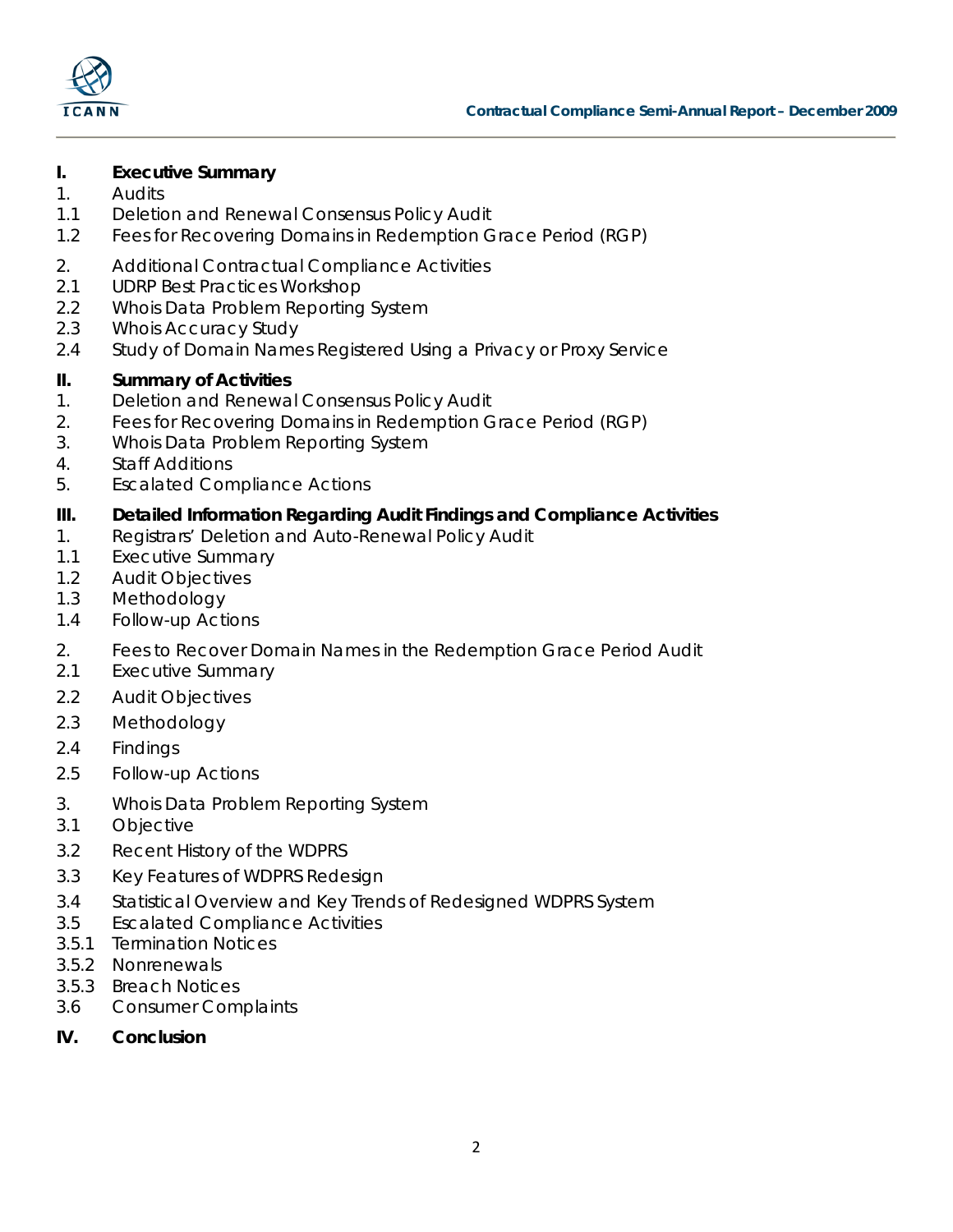



Welcome to the December 2009 edition of the Semi-Annual Contractual Compliance Report.

In this edition, you'll find updated information on ICANN's relationships with our contracted parties (e.g., registrars and registries). Now more than ever, it is critical that ICANN, registrars and registries comply with the terms of the agreements between the parties to ensure the stability, security and integrity of the Domain Name System.

The Contractual Compliance Team is working hard to help ICANN and its contracted parties build and maintain a strong values-based, selfgoverning global Internet culture of integrity through contractual compliance. This culture of integrity relies on a fundamental rules-based approach to make the agreements with contracted parties work for everybody. ICANN's ongoing and consistent enforcement of the rules we negotiate with contracted parties helps bind us all together as a global Internet community.

We believe the future of the Internet rests on the idea of governing through a common culture of integrity. Contractual compliance has an important role to play in ensuring this future. We're continuing to work hard to produce measurable contractual compliance improvements for the global community we serve. Please let us know how we're doing. We welcome your feedback.

# **I. Executive Summary**

As of the closing of the reporting period covered in this report, January through November 2009, the number of ICANN-accredited registrars stands at 938. During this time period, ICANN processed 10,709 consumer complaints.

ICANN's Contractual Compliance enforcement activity was as follows: 4290 enforcement

compliance and breached contract notices were sent to registrars, ten registrars had their accreditation terminated, and eight were unable to renew their accreditation.

# **1. Audits**

#### **1.1 Deletion and Renewal Consensus Policy Audit**

ICANN followed up with registrars that were not complaint with the requirement to provide information to registered name holders about the registrar's deletion and renewal policy. To further clarify the intent of the EDDP for two noncompliant registrars, Staff sent a copy of the EDDP, along with the Advisory concerning the requirement to post fees for expired domain names, to the two registrars for rapid implementation and posting. Staff will review these registrar's websites in early January to see if the content has been modified, based on the additional guidance, and will pursue enforcement action if required.

#### **1.2 Fees for Recovering Domains in Redemption Grace Period (RGP)**

All registrars are required to post actual fees charged to registered name holders on their website in order to recover their domain name if and when the name has entered the redemption grace period. Many ICANNaccredited registrars that were actively sponsoring domain names failed to display specific fee information on their website, suggesting the language contained in the Expired Domain Deletion Policy (EDDP), as adopted on 21 December 2004, could be clarified. Therefore, an advisory was sent to registrars to clarify the intent of that provision in the EDDP. After six months from the date of this report, ICANN will perform an audit of deficient registrars and take enforcement action where necessary.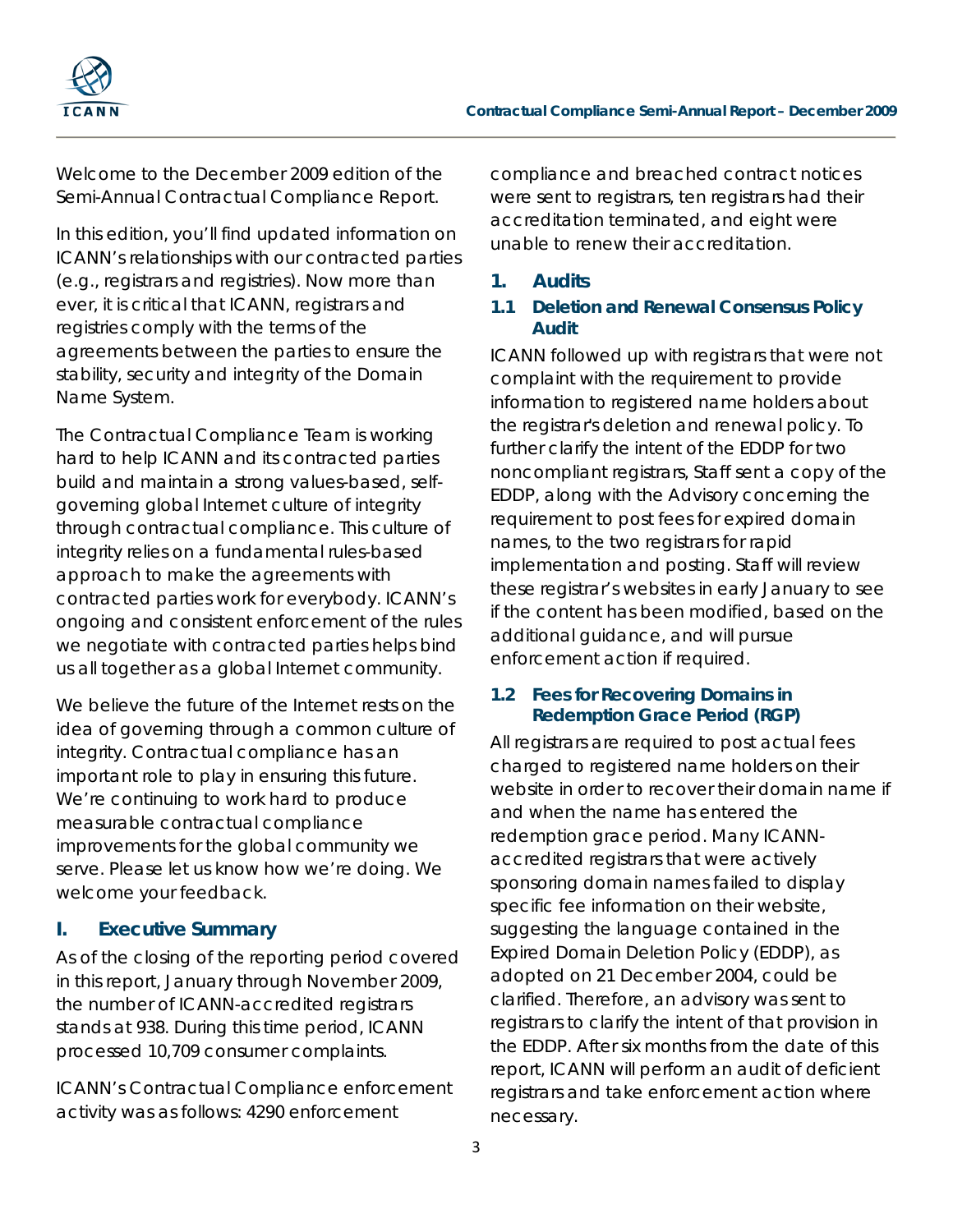



# **2. Additional Contractual Compliance Activities**

# **2.1 UDRP Best Practices Workshop**

The Contractual Compliance Team conducted a Uniform Domain Name Dispute Resolution Policy (UDRP) Process Workshop in Sydney, Australia, during ICANN's 35th international public meeting. The workshop brought registrar representatives, dispute resolution providers and trademark attorneys together to discuss the proposed Registrar UDRP Best Practices Advisory developed by ICANN in consultation with members of the Registrar Constituency and offer recommendations to ensure that the proposed best practices enhances orderly administration of the UDRP. The draft advisory outlines best practices registrars should take to protect their customers by ensuring registrants receive notice of UDRP complaints involving their domain names and by ensuring a proper administration of the UDRP. The draft UDRP Best Practices Advisory can be viewed at

[http://www.icann.org/en/compliance/draft](http://www.icann.org/en/compliance/draft-advisory-best-practices-udrp-complaint-31oct08-en.pdf)[advisory-best-practices-udrp-complaint-31oct08](http://www.icann.org/en/compliance/draft-advisory-best-practices-udrp-complaint-31oct08-en.pdf) [en.pdf.](http://www.icann.org/en/compliance/draft-advisory-best-practices-udrp-complaint-31oct08-en.pdf)

# **2.2 Whois Data Problem Reporting System**

ICANN's contractual authority to enforce Whois data accuracy requirements is contained in Section 3.7.8 of the Registrar Accreditation Agreement (RAA). This provision requires ICANNaccredited registrars to investigate all claims of Whois inaccuracy upon receipt of such claims. This system is ICANN's primary tool for assessing registrar compliance with Whois inaccuracy investigation requirements. This system allows the public to file Whois data inaccuracy reports and those reports are forwarded to registrars for investigation. The history of the Whois Data Problem Reporting System and its recent improvements are contained in this report.

# **2.3 Whois Accuracy Study**

ICANN launched the Whois Accuracy Study in coordination with the National Opinion Research Center at the University of Chicago (NORC). Over the years, ICANN constituencies and others have reported inaccuracies in Whois contact data provided by registrants when registering and maintaining domain names. This study is intended to inform community discussion regarding Whois policy and informs ICANN on prospective compliance activities aimed to address Whois inaccuracies. ICANN and NORC hosted a workshop at ICANN 36 in Seoul, South Korea, to provide an update regarding the study's progress. NORC's sample plan and proposed design methodology are available for the community to view at

http://www.icann.org/en/compliance/norcwhois-accuracy-study-design-04jun09-en.pdf .

#### **2.4 Study of Domain Names Registered Using a Privacy or Proxy Service**

ICANN has obtained preliminary results of its study of domain names, registered among the top five gTLDs, which appear to have been registered using a privacy or proxy service. ICANN published preliminary findings on its website (that 15–25% of these domain name registrations used these services) and will seek validation of the study's findings with the registrars of record for those domain names.

# **II. Summary of Activities**

# **1. Deletion and Renewal Consensus Policy Audit**

In January 2009, ICANN conducted a review of all its accredited registrars that were actively sponsoring domain names to determine whether they were complying with the Expired Domain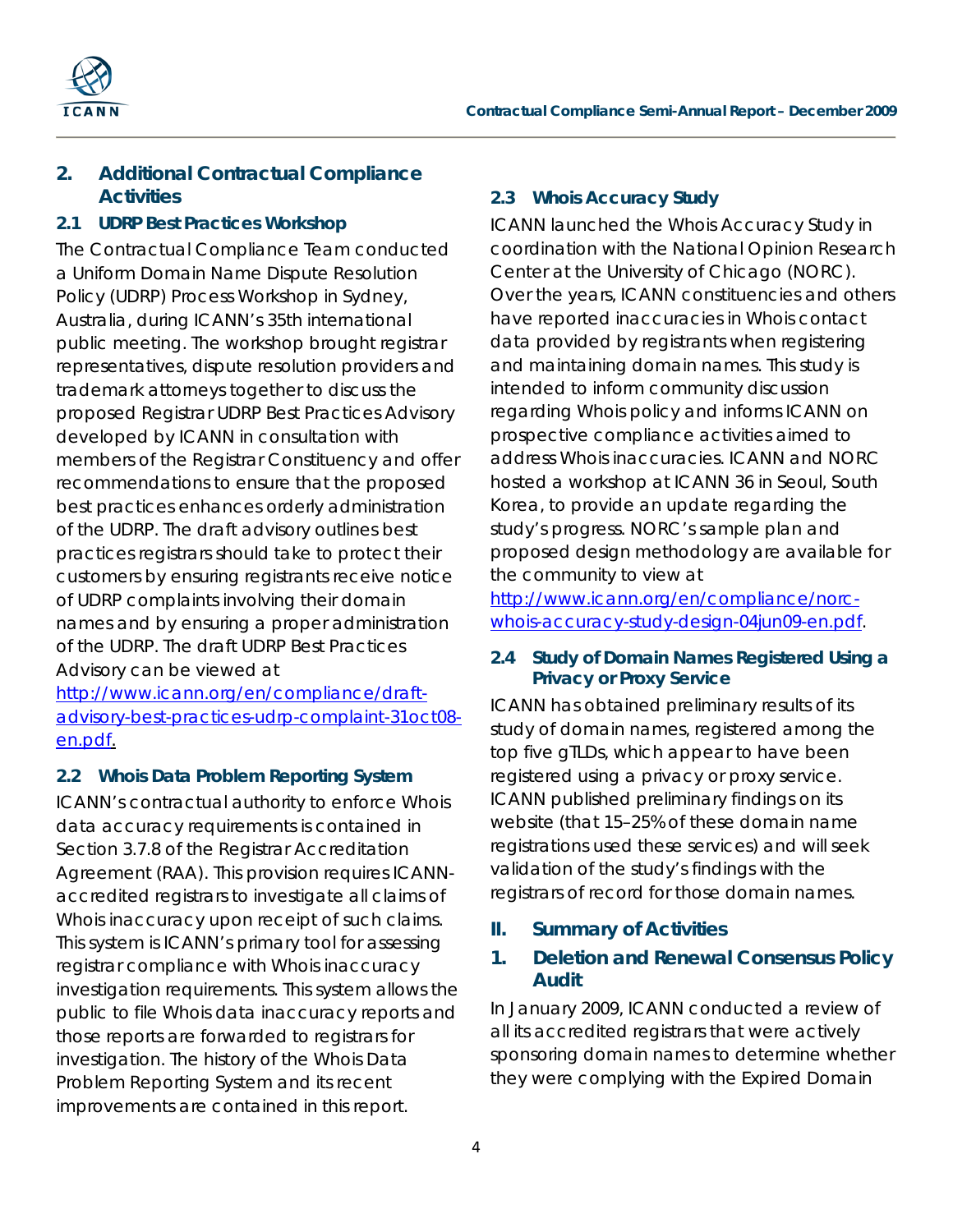

Deletion Policy concerning the deletion and renewal of domain names. As of February 2009, 156 registrars did not provide this information on their websites. This report provides an update on what additional steps the Contractual Compliance Team took to bring a small number of registrars into compliance.

# **2. Fees for Recovering Domains in Redemption Grace Period (RGP)**

All registrars are required to post fees on their website to ensure that registered name holders know what they would have to pay to recover their domain name if and when it has entered the redemption grace period. Many ICANNaccredited registrars failed to display specific fee information on their website, suggesting the language contained in the Expired Domain Deletion Policy (EDDP), as posted by the Board on 21 September 2004 and adopted on 21 December 2004, may not be fully understood by the registrar community. This report discusses how Contractual Compliance clarified this to the noncompliant registrars and will follow up.

# **3. Whois Data Problem Reporting System**

On 19 December 2008 the new Whois Data Problem Report System (WDPRS) went live, significantly enhancing the processing of Whois inaccuracy reports. In addition to greater accuracy, the new system has shown an increased capacity with regards to ensuring that registrars are complying with their contractual obligation to investigate all Whois inaccuracy claims (pursuant to Section 3.7.8 of the Registrar Accreditation Agreement, or RAA). The WDPRS system can be accessed at [http://wdprs.internic.net.](http://wdprs.internic.net/) Further details and statistical analysis regarding the enhanced WDPRS system are contained in this report.

# **4. Staff Additions**

In August 2009, ICANN continued to enhance its Contractual Compliance Program by adding a staff member, a Senior Director of Contractual Compliance, based in Sydney, Australia. This newest addition to the team will promote and ensure contractual compliance in the Asia-Pacific region.

# **5. Escalated Compliance Actions**

ICANN's Contractual Compliance Program is designed to ensure that registrars comply with their agreements, which recognizes that violations of ICANN's Registrar and Registry agreements can cause serious detriment to consumers and the Internet community. In most cases ICANN informally handles instances of noncompliance by registrars, and depending on the registrar reaction to the compliance notice, these informal steps can be followed by escalated compliance actions.

During any given reporting period, ICANN updates the community on specific escalated compliance actions involving registrars that have been afforded multiple opportunities, yet ultimately fail, to demonstrate a commitment to their accreditation agreement.

ICANN previously reported in the February 2009 semi-annual report on the Whois Data Inaccuracy Investigation Audit. The audit highlighted registrars that had a significantly high percentage of WDPRS complaints that met the following criteria:

- Registrant Whois contact data associated with the domain name was allegedly inaccurate.
- Complainants confirmed the alleged inaccuracy within 10 days of filing the report.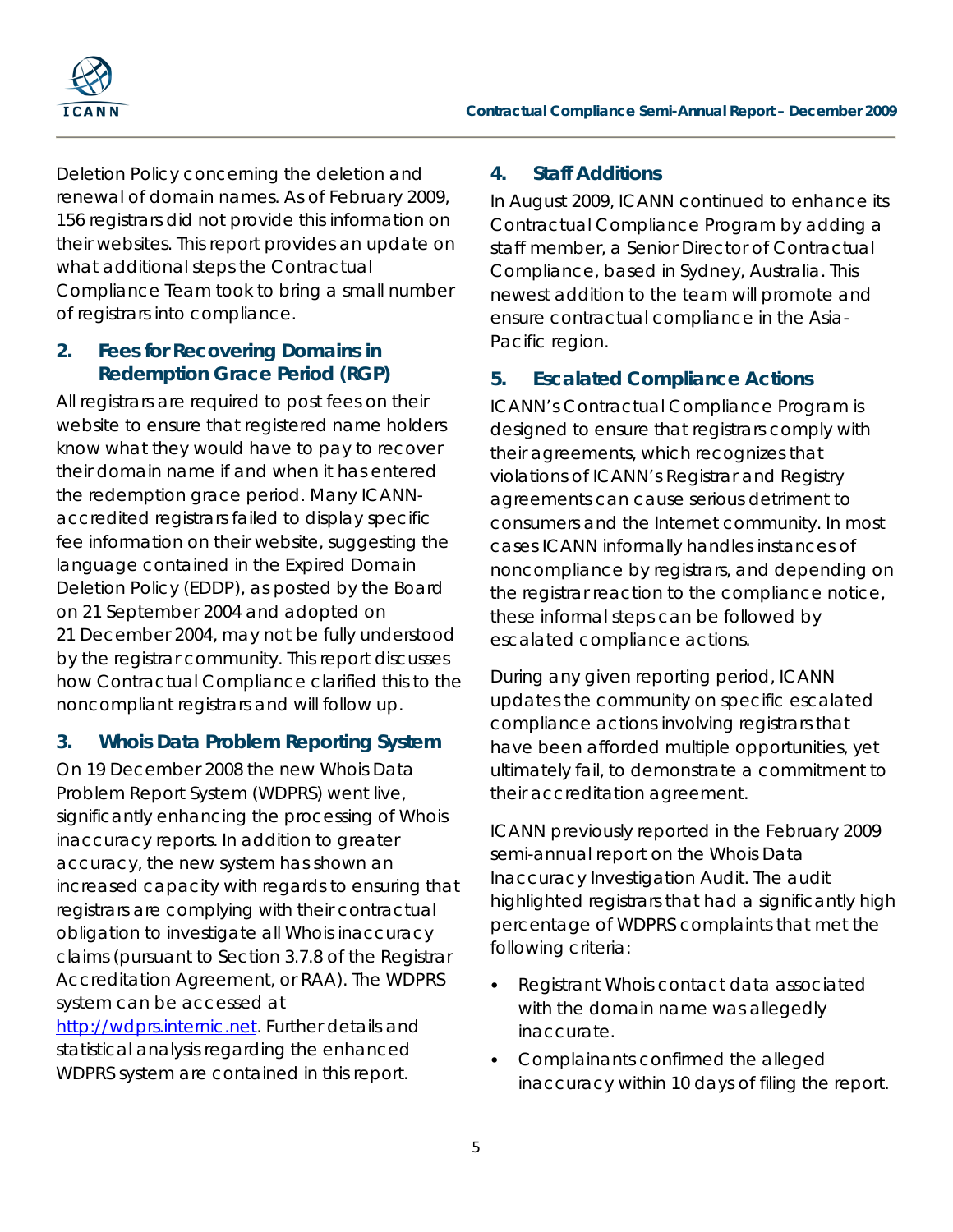

The Whois data associated with the domain name had not changed in the registrar's Whois database within 90 days from the date the complaint was filed.

Staff asked registrars to provide specific information about how the registrar met its obligation to investigate each inaccuracy for select domain names audited. Pursuant to Section 3.7.8 of the RAA, registrars are required to take reasonable steps to investigate alleged Whois inaccuracies reported through the WDPRS. Failure to comply with the obligation to investigate and correct alleged inaccurate Whois data where necessary constitutes a breach of the RAA.

ICANN placed Beijing Innovative Linkage Technologies Ltd. dba dns.com.cn (Beijing Innovative) on remediation plan for Whois inaccuracies. The plan required Beijing Innovative to provide monthly updates on its disposition of alleged Whois inaccuracies for a term of six months. Specifically, Beijing Innovative agreed to report to ICANN on its attempts to work with registrants to bring them into compliance by providing accurate information to the registrar. To do this, the registrar used a template developed by ICANN to keep track of its correspondence with registrants and report

on the actions taken regarding each specific complaint. More specifically, the remediation plan required the registrar to complete a spreadsheet for each domain name that was reported to have an inaccuracy through the Whois Data Problem Reporting System. This template was completed each month, for a total of six months, and was closely reviewed by ICANN.

From October 2008 through March 2009, Beijing Innovative submitted monthly updates to ICANN explaining its attempts to contact registered name holders of domain names that presented inaccuracies. Upon receiving the reports, ICANN requested that the registrar submit copies of the original emails sent to the registered name holders and had them translated them into English. The content of those emails, along with the fact that a number of the domain names that had inaccurate Whois data were placed on hold status, provided ICANN with the information it needed to conclude that Beijing Innovative had taken reasonable steps to correct these Whois inaccuracies. ICANN communicated the results of the remediation plan to Beijing Innovative via electronic mail on 24 August 2009 (see Figure 1).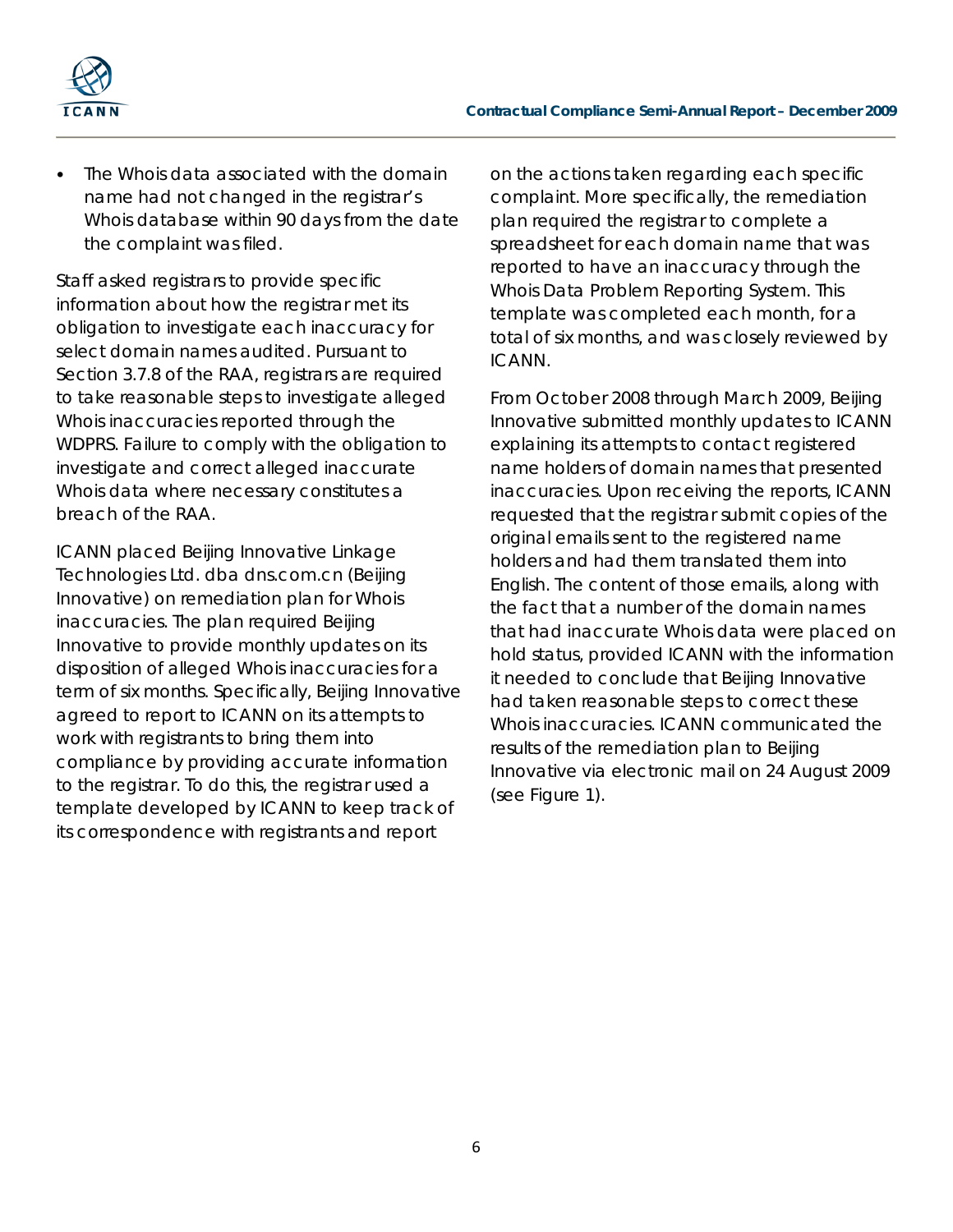



Subject: ICANN Contractual Compliance: Outcome of Whois Investigation Remediation Plan Date: Monday, August 24, 2009 10:13 AM

From: William McKelligott-- ICANN Contractual Compliance <william.mckelligott@icann.org>

Dear Ms. Hu and Mr. Zhai,

ICANN carefully reviewed all of your registrar's submissions in relation to the Whois investigation remediation plan your registrar was placed on in October 2008. We have determined that your registrar appears to have taken steps to investigate Whois inaccuracy claims identified during the remediation period in a manner that is consistent with the terms of the Registrar Accreditation Agreement (RAA).

To avoid future noncompliance concerning RAA Section 3.7.8, ICANN encourages you to diligently investigate every claim of Whois inaccuracy brought to your registrar's attention. Additionally, we encourage you to maintain all relevant registration records as required by Section 3.4.2 of the RAA, including records demonstrating your efforts to investigate Whois inaccuracy claims.

Your registrar is no longer on an ICANN remediation plan and therefore no further submissions of data are necessary.

Please let me know if you have any questions. Sincerely,

William A. McKelligott Auditor, Contractual Compliance Team Internet Corporation for Assigned Names and Numbers (ICANN) 1875 I (Eye) Street, NW, Suite 501 Washington, DC 20006 United States of America P (202) 429-2709 F (202) 429-2714 M (310) 409-9763 william.mckelligott@icann.org

Did you know? ICANN is responsible for the global coordination of the Internet's system of unique identifiers. These include domain names (like .com, .uk, and .jobs), as well as the addresses used in a variety of Internet protocols. Computers use these identifiers to reach each other over the Internet. Learn more at http://icann.org

**Figure 1 – Results of remediation plan**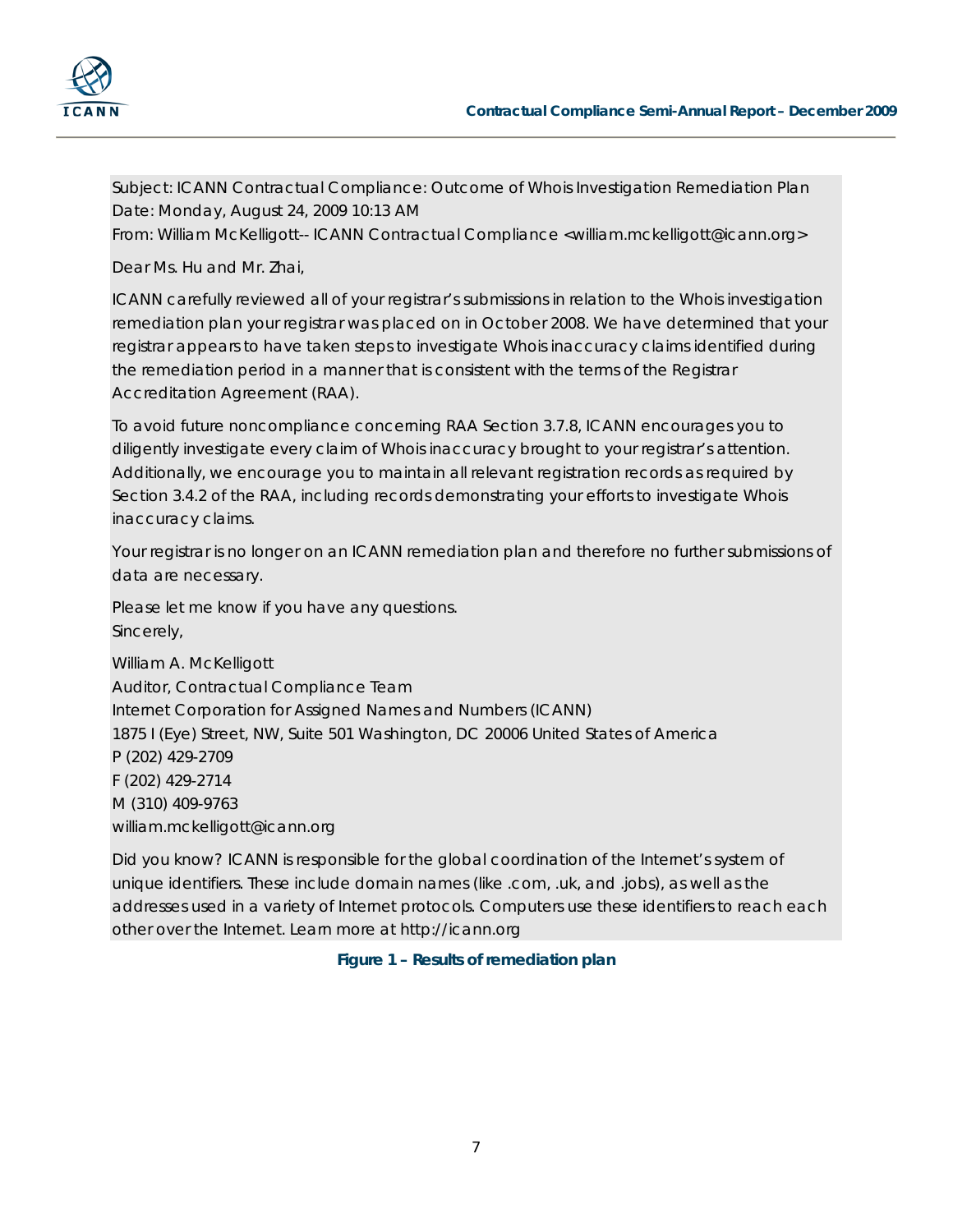

# **III. Detailed Information Regarding Audit Findings and Compliance Activities**

**1. Registrars' Deletion and Auto-Renewal Policy Audit**

#### **1.1 Executive Summary**

ICANN's agreements with accredited registrars and gTLD registry operators require that they comply with various procedures and policies. In particular, registrars are required to comply with the Expired Domain Deletion Policy (EDDP). Pertinent language from the EDDP states:

*At the conclusion of the registration period, failure by or on behalf of the Registered Name Holder to consent that the registration be renewed within the time specified in a second notice or reminder shall, in the absence of extenuating circumstances, result in cancellation of the registration by the end of the auto*‐*renew grace period (although Registrar may choose to cancel the name earlier). Among other requirements, the registrar must provide notice to each new registrant describing the details of their deletion and auto*‐*renewal policy including the expected time at which a non*‐*renewed domain name would be deleted relative to the domain's expiration date, or a date range not to exceed ten days in length. If a registrar makes any material changes to its deletion policy during the period of the registration agreement, it must make at least the same effort to inform the registrant of the changes as it would to inform the registrant of other material changes to the registration agreement.*

#### **1.2 Audit Objectives**

The primary objective of the Registrars' Deletion and Auto-Renewal Policy Audit was to determine which registrars actively sponsoring domains have a statement addressing their deletion and auto-renewal policy posted on their website.

The audit was also intended to protect registrants by ensuring that they receive notice of the expired name practices of the registrar with whom they have registered their domain name.

# **1.3 Methodology**

ICANN's Contractual Compliance staff developed a list of all ICANN‐accredited registrars that were actively registering domain names. ICANN staff examined the website for each registrar to determine where, if at all, the registrar's deletion and auto-renewal policy was made available to current and potential registrants.

#### **1.4 Follow-up Actions**

ICANN sent notices to 156 registrars that did not appear to have a statement disclosing their deletion and auto-renewal policy posted on their websites, asked them to clarify the reasons for this failure and provided them five business days to post their policies. As a result of these notices, only two registrars have not remedied their noncompliance. Following discussions with the need to clarify the EDDP and its related requirements, Compliance is working with two registrars to rapidly implement the information that has to be posted on their websites.

# **2. Fees to Recover Domain Names in the Redemption Grace Period Audit**

#### **2.1 Executive Summary**

ICANN conducted an audit of all accredited registrars that were actively sponsoring domain names as of May 2009 to determine if they were complaint with the Expired Domain Deletion Policy as it relates to informing registrants about fees for recovering domain names that have entered the redemption grace period. The redemption grace period, often referred to as "pending delete," is a time frame in which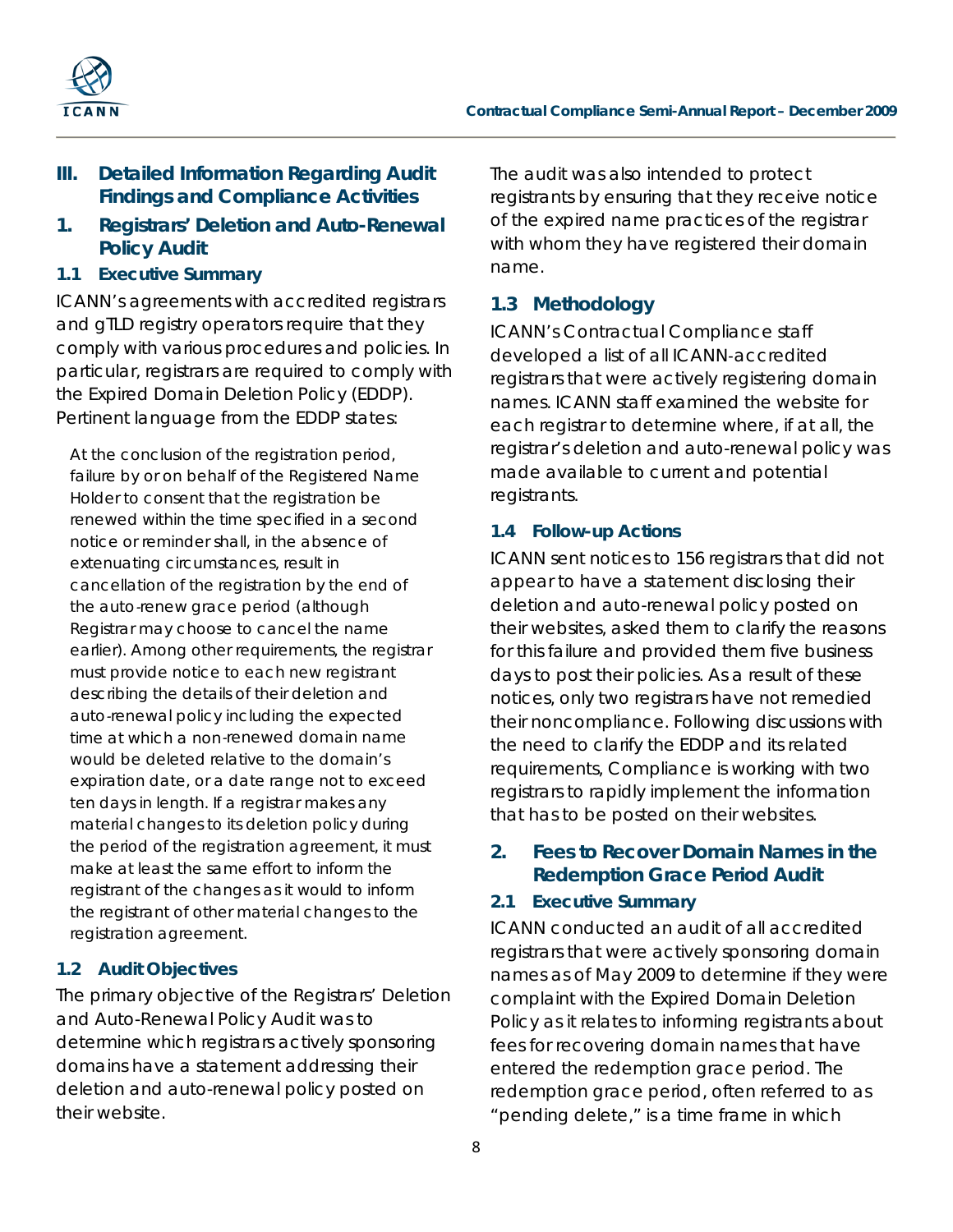

domain names that expire go into a period of stasis after their deletion so that inadvertent expirations can be corrected (refer to Figure 2).

# **2.2 Audit Objectives**

- To protect the registrants by ensuring they are provided notice of the expired domain name practices of the registrar with whom they have registered their domain name.
- To determine that those registrars actively sponsoring domains have posted the information on their website regarding fees for recovering domain names during the redemption grace period.

## **2.3 Methodology**

ICANN's Contractual Compliance Team developed a list of all ICANN-accredited registrars that were actively sponsoring domain names. For each registrar listed, ICANN staff examined the content of those registrars' websites to determine where, if at all, the fee information for recovering domain names that are in redemption grace period was posted.

# **2.4 Findings**

About half of all ICANN-accredited registrars that were actively sponsoring domain names as of May 2009 did not post fee information for recovering domain names that are in RGP. Figure 2 contains the text posted by a registrar that satisfies the requirement.

#### **Recover your .com, .net, .info, .biz or .org domain**

When a .com, .net, .info or .org domain name is deleted, it automatically goes into a 30 day period where it is held by the Registry before being released for re-registration.

If your domain is in this status, then your domain name was not renewed prior to its expiry date and was deleted.

If you are the former Registrant of the domain, it may be possible to recover this domain during the Redemption Grace Period.

How do I recover my domain name?

#### **Step 1**

Download the Domain Recovery application form by clickin[g Domain Recovery Application.](http://www.namescout.com/recovery/namescout_rgp.pdf) Fill out the form by following the instructions provided.

#### **Step 2**

Retrieve a copy of the former [Whois Information.](http://www.namescout.com/recovery/whois_rgp.asp) Follow the instructions located on this page.

#### **Step 3**

Fax the completed Domain Recovery application form and the Whois information to +1 613 221 1206.

#### **When should I send my Domain Recovery Application to Namescout.com?**

Immediately! To stop your domain from being released to the public for re-registration, the Domain Recovery application process must be completed before the 30-day RGP ends.

Note: Recovering a domain from RGP is a manual process. So it may take several days before the domain name can be returned to an 'ACTIVE' status again.

#### **How much does it cost to recover a domain name that is in RGP status?**

**The cost for the Recovery procedure is US \$175 per domain. This fee includes a one (1) year renewal fee.**

**Figure 2 – Acceptable fee information for domains in the RGP**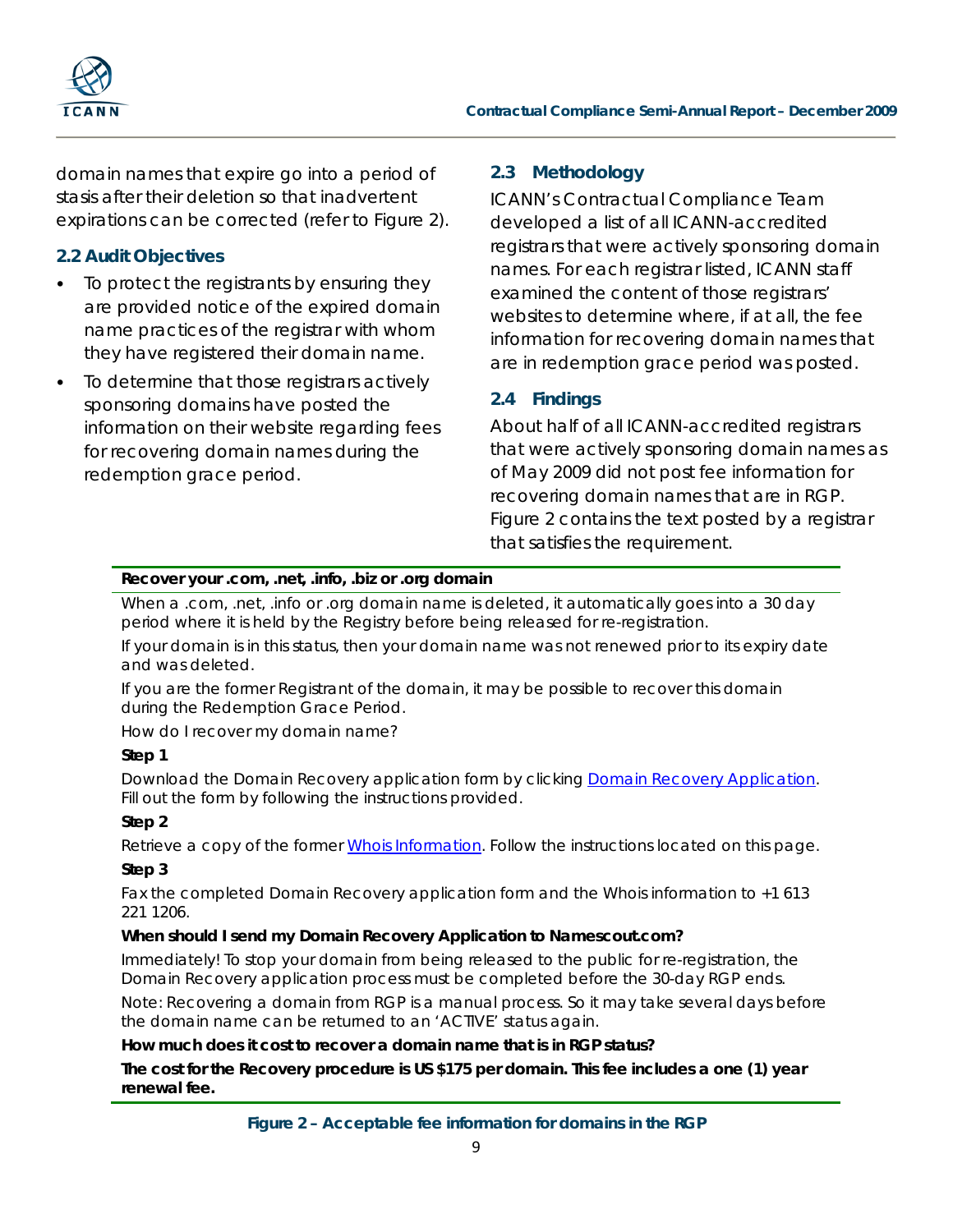

#### **2.5 Follow-up Actions**

Due to the large number of registrars that failed to understand the intent of the Expired Domain Deletion Policy as it concerns fees to recover domain names in RGP, ICANN developed and posted on the ICANN website an advisory to the community to clarify the intent of the EDDP. The advisory can be viewed in Figure 3 or at

[http://www.icann.org/en/compliance/advisory](http://www.icann.org/en/compliance/advisory-deleted-domain-restoration-fees-17dec09-en.pdf)[deleted-domain-restoration-fees-17dec09](http://www.icann.org/en/compliance/advisory-deleted-domain-restoration-fees-17dec09-en.pdf) [en.pdf.](http://www.icann.org/en/compliance/advisory-deleted-domain-restoration-fees-17dec09-en.pdf) Following the implementation of this advisory by registrars, ICANN will conduct an audit no later than 6-months from the publication of this report to determine the level of registrar compliance.

# **Advisory Concerning Posting of Registrar Fees for Restoring Deleted Domain Names**

#### **Purpose**

The purpose of this advisory is to clarify a provision of the Expired Domain Deletion Policy (EDDP), a Consensus Policy adopted by ICANN's Board of Directors on 21 September 2004 (see http://www.icann.org/en/registrars/eddp.htm). The EDDP is incorporated into ICANN's Registrar Accreditation Agreements (RAA) at Sections 3.7.5

(http://www.icann.org/en/registrars/ra‐a g re em e nt‐ 21m a y09‐ en.htm # 3.7.5). This a d visory focuses on the requirement that an accredited registrar's website must clearly display both the registrar's "deletion and auto-renew al policies" and "any fee charged for the recovery of a domain name during the Redemption Grace Period."

#### **Redemption Grace Period**

The Redemption Grace Period (RGP) is an optional service offered by some registries and registrars. Its implementation is different in different gTLDs. When a deleted domain name enters the RGP, it will not be included in the zone file (i.e., the domain name will not resolve—no web traffic or e-mails will reach the dom ain). Unless restored, the domain name will be held in the RGP for 30 calendar days. At the conclusion of that RGP (and a brief pending-delete period), the domain name will be returned to the pool of domain names available for registration.

#### **Informing Registered Name Holders of Actual Fee(s)**

To recover a domain name that has entered the RGP, the registrar must pay a fee to the registry. Registrars typically recover this fee through a charge to the Registered Name Holder requesting the redemption. ICANN's Contractual Compliance unit is working with registrars to promote compliance with RAA section 3.7.5 and the rest of the RAA. Through its compliance efforts, ICANN has noted that some registrars are not in compliance with their obligations under the EDDP and RAA because their websites either: (1) do not mention fees for recovering domain names in RGP; or (2) mention that there are fees for recovery of domain names in RGP but do not specify what those fees are.

In accordance with Section 3.7.5.6 of the RAA, registrars are obligated to post the actual amounts of any fee(s) that a Registered Name Holder will have to pay if it wishes to recover a domain name that has entered the RGP. In cases where a registrar offers differential pricing for Registered Name Holders, the fee(s) posted must at least indicate the maximum amount a Registered Name Holder might have to pay for the recovery of a domain name that has entered the RGP. A registrar is therefore in breach if it charges any fee for recovery of domain names in RGP if the fee has not been posted in accordance with the RAA.

The RAA does not specify exactly where on the registrar's website the information on registrar deletion policies and restore fees must be posted, just that the information "must be clearly displayed on the website" and that it must be posted "both at the time of registration and in a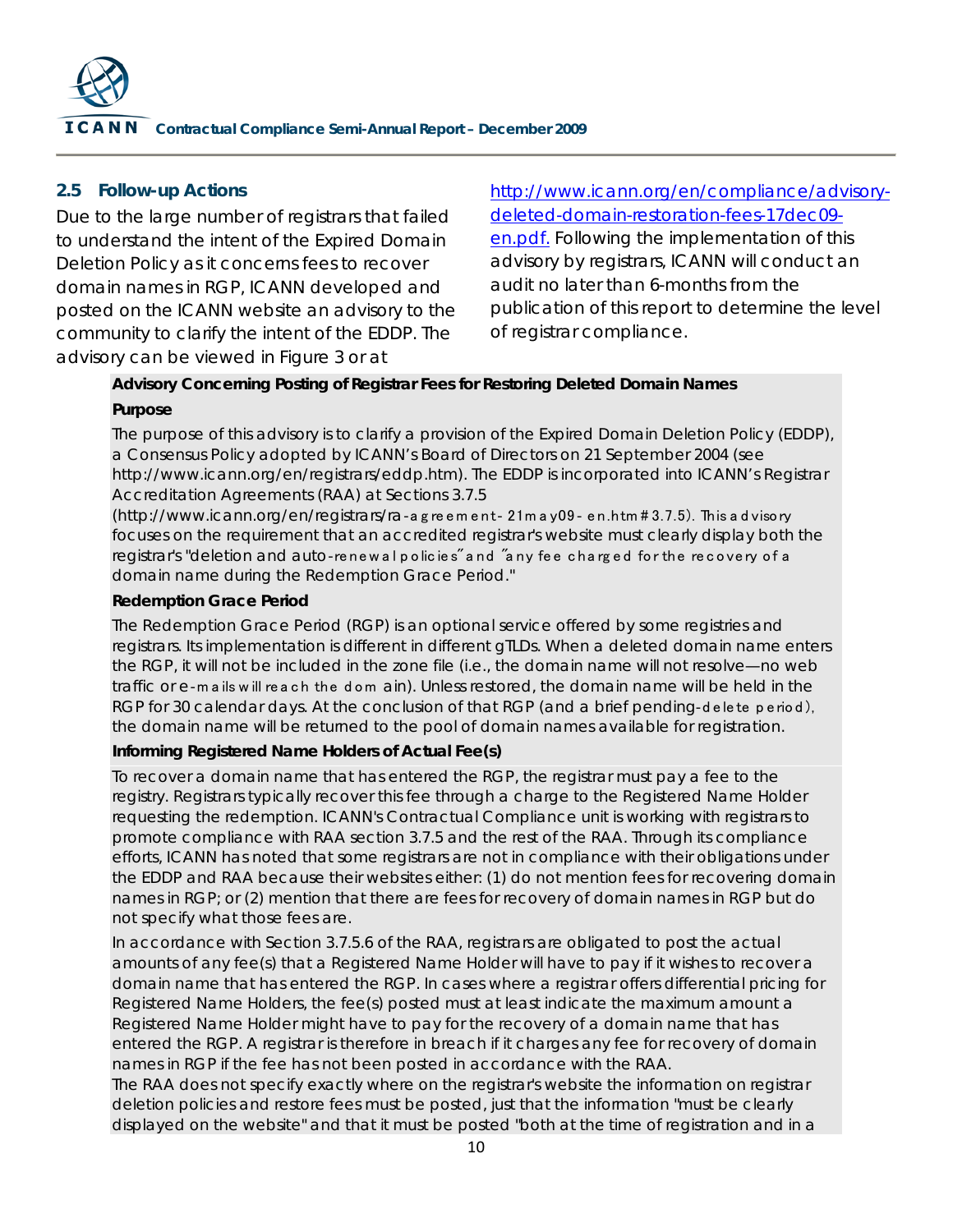

clear place on its website …" (RAA sections 3.7.5.5 and 3.7.5.6). Registrars may exercise reasonable discretion in deciding where to post this information. Customers might reasonably expect to find such information in the sections of registrar websites that deal with issues such as customer care, FAQs, pricing, and domain registration and renewal policies.

#### **Contact**

Feel free to contact ICANN's Contractual Compliance Team member William McKelligott with any questions or comments relating to the Expired Domain Deletion Policy at [william.mckelligott@icann.org.](mailto:william.mckelligott@icann.org)

#### **Figure 3 – Advisory concerning posting of registrar fees for restoring deleted domain names**

#### **3. Whois Data Problem Reporting System**

#### **3.1 Objective**

The central objectives of the Whois Data Problem Report System (WDPRS) are to improve Whois data accuracy and assist registrars in complying with their obligations to investigate Whois inaccuracy claims. All ICANN-accredited registrars are required to investigate all claims of Whois inaccuracy upon receipt of such claims. ICANN's contractual authority to enforce Whois data accuracy investigation requirements is contained in Section 3.7.8 of the Registrar Accreditation Agreement (RAA).

#### **3.2 Recent History of the WDPRS**

The WDPRS has continually evolved to ensure that community concerns regarding ICANN compliance follow-up action with registrars are addressed. Before 2008 ICANN was receiving several hundred reports per day, but in the past 18 months, the number of reports has increased sharply to sometimes over 3,000 per day. Understandably, this new influx of reporting brought about new challenges for ICANN and the community. The parties that expressed the most interest concerning the WDPRS were:

- Registrars, as they are required to investigate all reports that come from the WDPRS;
- Individuals and groups that frequently use Whois data in attempting to protect

intellectual property rights, such as counsel for brand owners; and

• Members of the public that frequently use the WDPRS to file reports.

As a result of these and other concerns, ICANN redesigned the WDPRS in 2008. ICANN analyzed a random sample of 6,813 reports from July 2008 to December 2008. These were reports that the complainants responded to, claiming that 45 days after their initial report, no changes had been made to the Whois information. When analyzing these reports, it was discovered that 44 percent were invalid as the domain names had already been suspended or duplicate reports were filed.

ICANN consulted with the Registrar Constituency, the Intellectual Property Constituency and a high-volume reporter to address the full spectrum of WDPRS concerns. ICANN took all of these concerns into consideration when designing the new system. In December 2008 the newly designed system was launched.

#### **3.3 Key Features of WDPRS Redesign**

• Greater detail is captured from complainants to assist registrars in investigating Whois inaccuracies.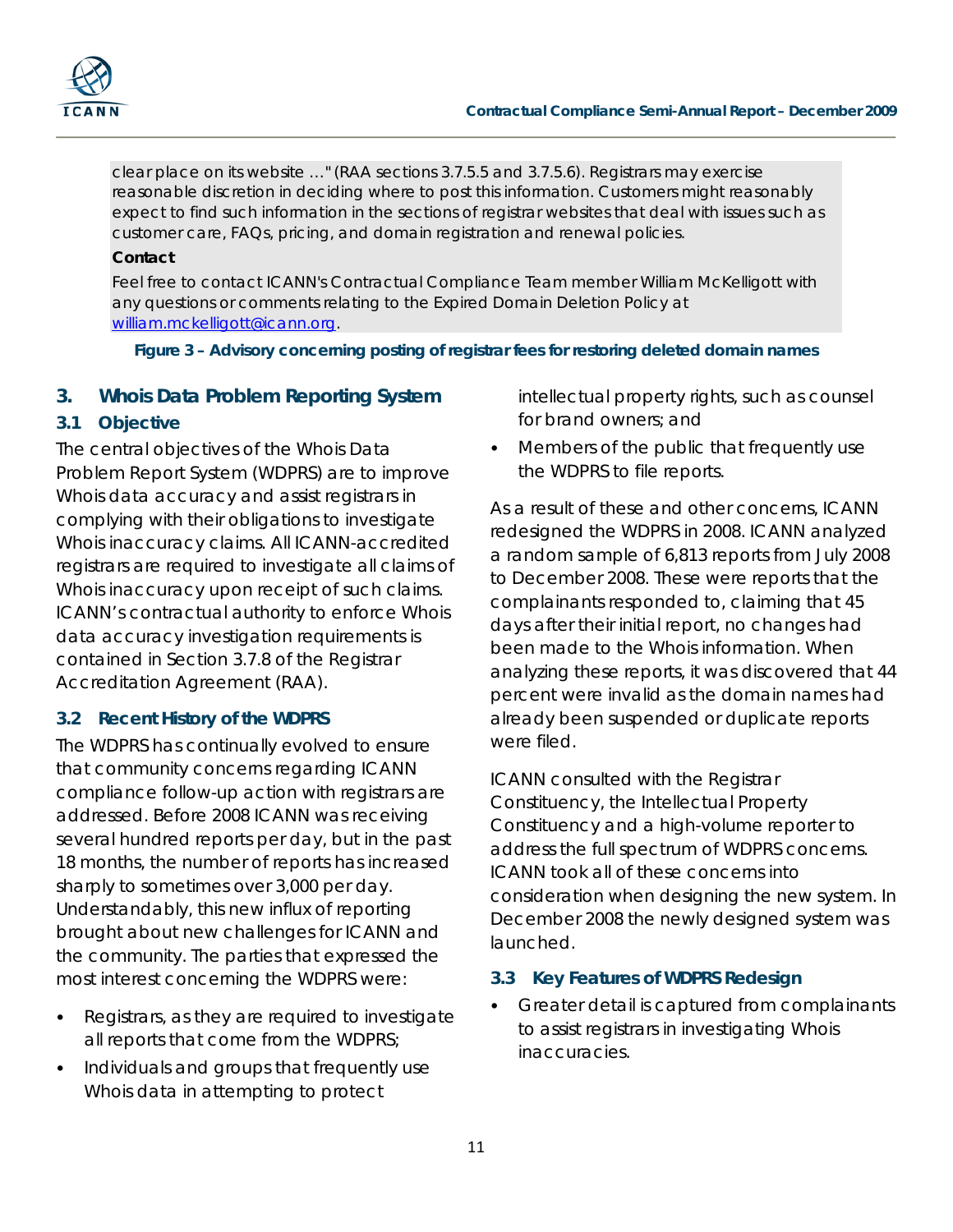

- Duplicate reports regarding the same Whois inaccuracy category for the same domain name are not accepted by the system.
- Reports concerning domains already on hold are not forwarded to registrars for investigation.
- Increased capacity to allow for bulk report submissions.
- Enhanced report tracking and processing features to assist reporters and registrars in resolving Whois inaccuracy claims.

#### **3.4 Statistical Overview and Key Trends of Redesigned WDPRS System**

Right from the inception of the redesigned WDPRS, the new levels of filtering facilitated a drastic reduction in invalid Whois inaccuracy reports, allowing registrars to focus their resources on valid claims. Additionally, the registrar compliance checks improved the ability of ICANN to determine which registrars are not investigating Whois inaccuracy claims, thus improving ICANN's escalated compliance action against registrars in violation of Whois related provisions of the RAA.

The redesigned WDPRS was launched in December 2008. The first two months after the redesigned system was implemented, a random sample of 2,277 Whois data inaccuracy reports indicating "no change," as responses from complainants after 45 days, showed that only 10 percent of these reports were invalid due to names that had already been suspended. Prior to the WDPRS redesign, suspended domains accounted for 44 percent of invalid claims. This clearly demonstrates the new system's enhanced filtering capabilities. As shown in the graph above, this trend has continued.

Overall, it is clear these changes have continued to enhance the effectiveness of the WDPRS.

#### **19 December 2008 to 7 December 2009**

ICANN received a total of 81,006 confirmed WDPRS reports. Of those reports, 28,434 were invalid reports prevented by the WDPRS Filtering System. This left ICANN with 52,572 reports on which registrars were required to investigate and take action. Of that number, registrars took action either by suspending, deleting, or updating data regarding domain names associated with 8,159 reports before ICANN transmitted its standard 15-day courtesy notice reminding registrars of their obligation to investigate all Whois data inaccuracy claims.

Consequently, 50,981 45-day follow-up notices were sent to reporters to determine if action had been taken by registrars to rectify the confirmed complaints. Of the 50,981follow-up notices sent to reporters after 45 days, reporters responded back to ICANN concerning 21,965 reports. Reporters revealed the following:

- Whois Data Remains Inaccurate 10,008
- **Domain Name Deleted** 9.713
- None of the above (comments unrelated to categories; for example, comment regarding spam) 1,148

ICANN reviewed the records of the Whois data inaccuracy reports reported as continuing to reflect inaccurate data after 45 days and found that, of the 10008 ongoing inaccuracy claims, registrars took action on slightly more than 50 percent of them, or 5,610 reports (i.e. registrars suspended the domain name, registrars verified the Whois data as correct, registrars updated the data, registrars deleted the domain name or the domain name placed on hold). That left 4,398 reports wherein it appeared that the Whois data remained inaccurate after 45 days. ICANN sent compliance notices to registrars of record regarding 2,759 reports, inquiring about the steps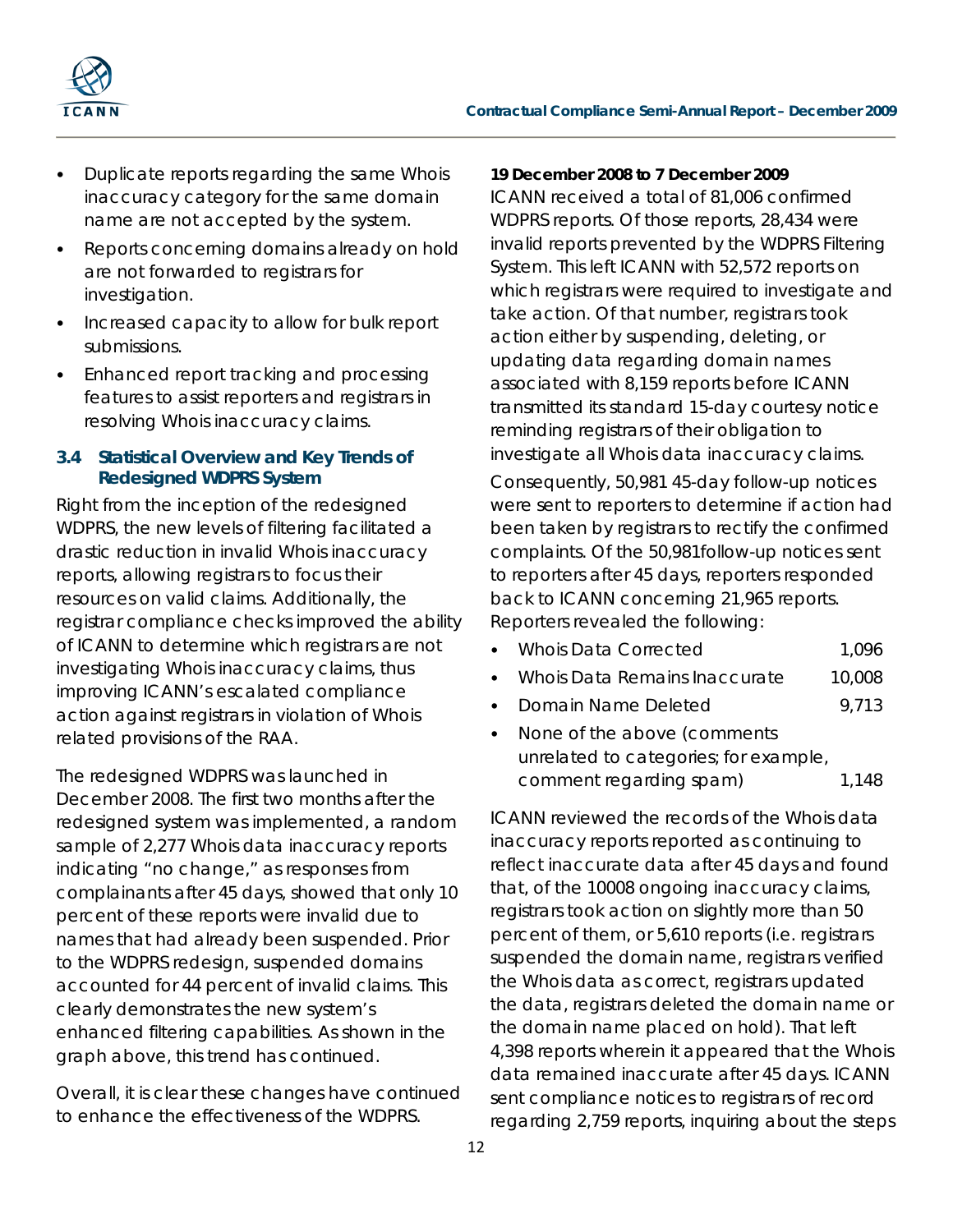

taken to investigate the Whois inaccuracy claims as required by RAA Section 3. 7.8. After receiving compliance notices from ICANN, registrars took action regarding another 45 percent, or 2007, Whois data inaccuracy reports (i.e., registrars suspended the domain name, registrars verified the Whois data as correct, registrars updated the data, registrars deleted the domain name or the domain name was placed on hold). ICANN is continuing to investigate Whois data inaccuracy claims concerning approximately 2,391 reports. In all, ICANN was able to resolve about 76 percent of all claims of inaccurate Whois data that reporters, 45-days after first reporting this to ICANN, continued to identify as inaccurate.

ICANN will continue to explore ways to enhance the WDPRS as a tool for improving Whois data accuracy. ICANN encourages the Internet community to provide comments regarding the redesigned WDPRS to ensure its continual improvement and effectiveness. The Whois Data Problem Reporting System can be found at [http://wdprs.internic.net/.](http://wdprs.internic.net/)

# **3.5 Escalated Compliance Activities**

# *3.5.1 Termination Notices*

ICANN sent a notice of termination to **Droplimited.com, Inc. (DropLimited)** on 8 April 2009, based on its failure to cure several breaches of its RAA. More specifically, ICANN sent DropLimited a breach letter on 4 February 2009 for failing to escrow gTLD registration data, provide port 43 Whois services and pay accreditation fees. DropLimited failed to take action to address these deficiencies. A copy of the notice of termination can be seen viewed here:

[http://www.icann.org/correspondence/burnett](http://www.icann.org/correspondence/burnette-to-bordes-08apr09-en.pdf) [e-to-bordes-08apr09-en.pdf.](http://www.icann.org/correspondence/burnette-to-bordes-08apr09-en.pdf)

ICANN sent a notice of termination to **Parava Networks, Inc dba 10-Domains.com (Parava)** on 9 April 2009, based on its failure to cure several breaches of its RAA. More specifically, ICANN sent Parava a notice of breach on 27 February 2009 for failing to escrow gTLD registration data, failure to investigate claimed Whois inaccuracies and pay accreditation fees. Parava failed to take action to address these deficiencies. A copy of the notice of termination can be viewed here:

[http://www.icann.org/correspondence/burnett](http://www.icann.org/correspondence/burnette-to-valdes-09apr09-en.pdf) [e-to-valdes-09apr09-en.pdf.](http://www.icann.org/correspondence/burnette-to-valdes-09apr09-en.pdf)

ICANN sent a notice of termination to **Clertech.com Inc. (Clertech)** on 10 June 2009, based on its failure to pay accreditation fees as required in its RAA. ICANN sent Clertech a notice of breach of its RAA on 2 December 2008 for failing to pay accreditation fees. Clertech failed to take action to address this deficiency. A copy of the notice of termination can be viewed here: [http://www.icann.org/correspondence/burnett](http://www.icann.org/correspondence/burnette-to-clervrain-10jun09.pdf) [e-to-clervrain-10jun09.pdf.](http://www.icann.org/correspondence/burnette-to-clervrain-10jun09.pdf)

ICANN sent a notice of termination to **Sundance Group, Inc. (Sundance)** on 10 June 2009, based on its failure to pay accreditation fees as required in its RAA. ICANN sent Sundance a notice of breach of its RAA on 30 March 2009 for failing to pay accreditation fees. Sundance failed to take action to address this deficiency. A copy of the notice of termination can be viewed here:

[http://www.icann.org/correspondence/burnett](http://www.icann.org/correspondence/burnette-to-young-10jun09.pdf) [e-to-young-10jun09.pdf.](http://www.icann.org/correspondence/burnette-to-young-10jun09.pdf)

ICANN sent a notice of termination to **Hi Yi Global Information Resources (Holding) Company (Hi Yi)** on 10 June 2009, based on its failure to pay accreditation fees as required in its RAA. ICANN sent Hi Yi a notice of breach of its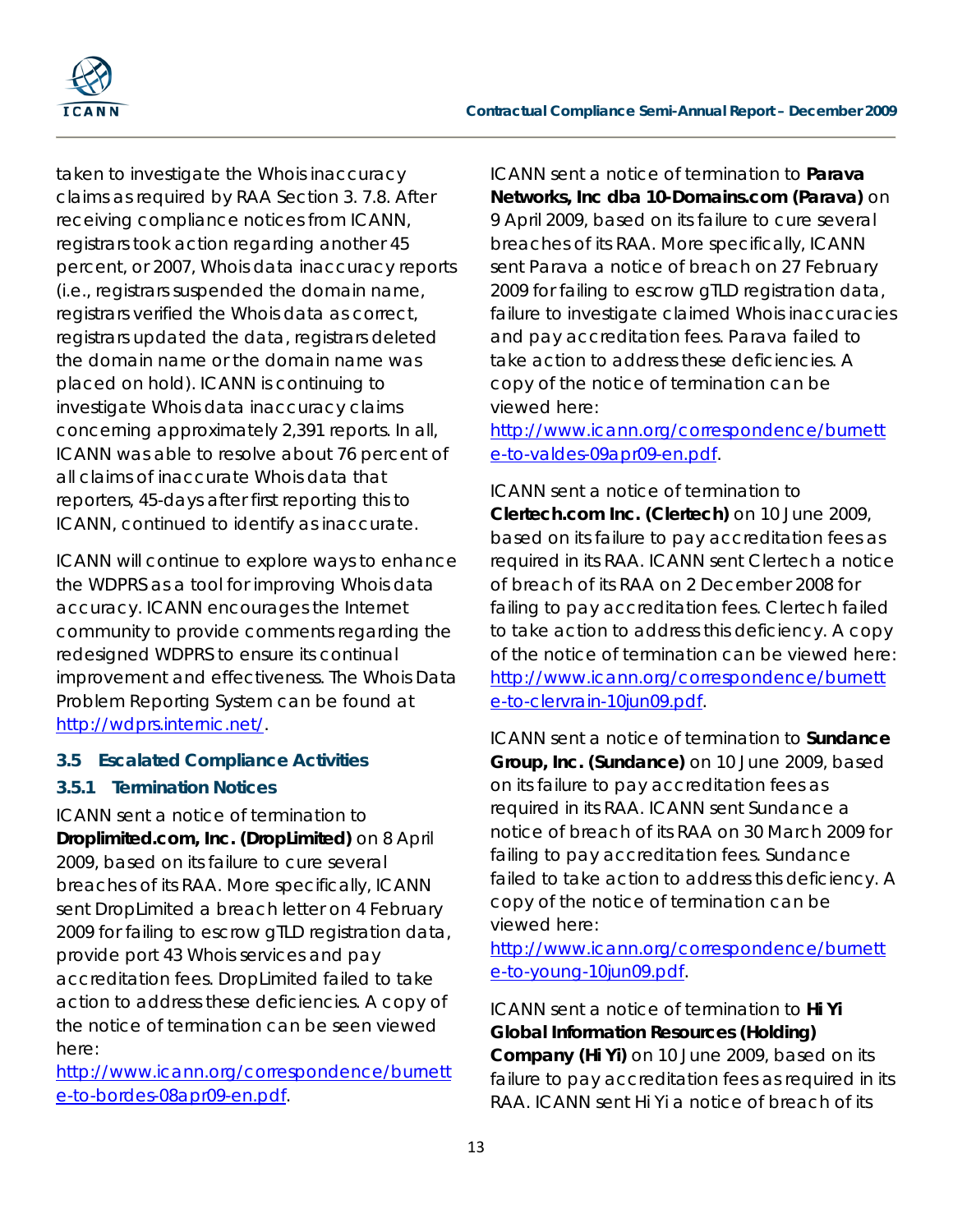

RAA on 30 March 2009 for failing to pay accreditation fees. Hu Yi failed to take action to address this deficiency. A copy of the notice of termination can be viewed here:

[http://www.icann.org/correspondence/burnett](http://www.icann.org/correspondence/burnette-to-ho-10jun09.pdf) [e-to-ho-10jun09.pdf.](http://www.icann.org/correspondence/burnette-to-ho-10jun09.pdf)

ICANN sent a notice of termination to **AfterGen, Inc. dba Jumping Dot (AfterGen)** on 10 June 2009, based on its failure to pay accreditation fees as required in its RAA. ICANN sent Aftergen a notice of breach of its RAA on 20 April 2009 for failing to pay accreditation fees. AfterGen failed to take action to address this deficiency. A copy of the notice of termination can be viewed here: [http://www.icann.org/correspondence/burnett](http://www.icann.org/correspondence/burnette-to-bourov-10jun09.pdf) [e-to-bourov-10jun09.pdf.](http://www.icann.org/correspondence/burnette-to-bourov-10jun09.pdf)

ICANN sent a notice of termination to **Maxim Internet, Inc. (Maxim)** on 10 June 2009, based on its failure to pay accreditation fees and insolvency. ICANN sent Maxim a notice of breach of its RAA on 30 March 2009 for failing to pay accreditation fees. It was later brought to ICANN's attention that Maxim had become insolvent and was going out of business. A copy of the notice of termination can be viewed here: [http://www.icann.org/correspondence/burnett](http://www.icann.org/correspondence/burnette-to-palm-10jun09.pdf) [e-to-palm-10jun09.pdf.](http://www.icann.org/correspondence/burnette-to-palm-10jun09.pdf)

ICANN sent a notice of termination to **Desto! Inc. (Desto)** on 8 October 2009 based on its failure to pay accreditation fees. ICANN sent Desto a notice of breach of its RAA on 30 March 2009 for failing to pay accreditation fees. A copy of the notice of termination can be viewed here: [http://www.icann.org/correspondence/burnett](http://www.icann.org/correspondence/burnette-to-wu-08oct09-en.pdf) [e-to-wu-08oct09-en.pdf.](http://www.icann.org/correspondence/burnette-to-wu-08oct09-en.pdf)

ICANN sent a notice of termination to **OOO "Russian Registrar"** on 25 November 2009 based on its failure to pay accreditation fees. ICANN sent "OOO" Russian Registrar a breach notice

on 22 June 2009 for failing to pay accreditation fees. A copy of the notice of termination can be viewed here:

[http://www.icann.org/correspondence/burnett](http://www.icann.org/correspondence/burnette-to-petrov-25nov09-en.pdf) [e-to-petrov-25nov09-en.pdf.](http://www.icann.org/correspondence/burnette-to-petrov-25nov09-en.pdf)

ICANN sent a notice of termination to **R.B. Data.Net Ltd.** on 25 November 2009 based on its failure to pay accreditation fees. ICANN sent R.B. Data.Net Ltd a breach notice on 20 April 2009 for failing to pay accreditation fees. A copy of the notice of termination can be viewed here: [http://www.icann.org/correspondence/burnett](http://www.icann.org/correspondence/burnette-to-bass-25nov09-en.pdf) [e-to-bass-25nov09-en.pdf](http://www.icann.org/correspondence/burnette-to-bass-25nov09-en.pdf)

#### *3.5.2 Nonrenewals*

On 14 July 2009, the RAA between ICANN and registrar **Lead Networks Domains Pvt. Ltd. (Lead Networks)** expired without renewal because Lead Networks failed to comply with the requirements of that RAA. The letter ICANN sent to Lead Networks detailing the grounds for nonrenewal can be viewed here:

[http://www.icann.org/correspondence/burnett](http://www.icann.org/correspondence/burnette-to-malik-14jul09-en.pdf) [e-to-malik-14jul09-en.pdf.](http://www.icann.org/correspondence/burnette-to-malik-14jul09-en.pdf)

On Friday, 24 July 2009, Lead Networks began the process of commencing an arbitration proceeding with the American Arbitration Association (AAA) challenging ICANN's decision to allow the RAA to expire without renewal because of Lead Networks' failure to comply with the requirements of its RAA.

In its filing to initiate arbitration, Lead Networks requested that ICANN and the arbitration panel stay the nonrenewal until an arbitration decision is rendered. Although Lead Networks allowed the RAA to expire before seeking to arbitrate, ICANN determined that a temporary stay was warranted in this case to protect affected registrants and users. ICANN reinstated Lead Networks as a registrar effective Tuesday, 4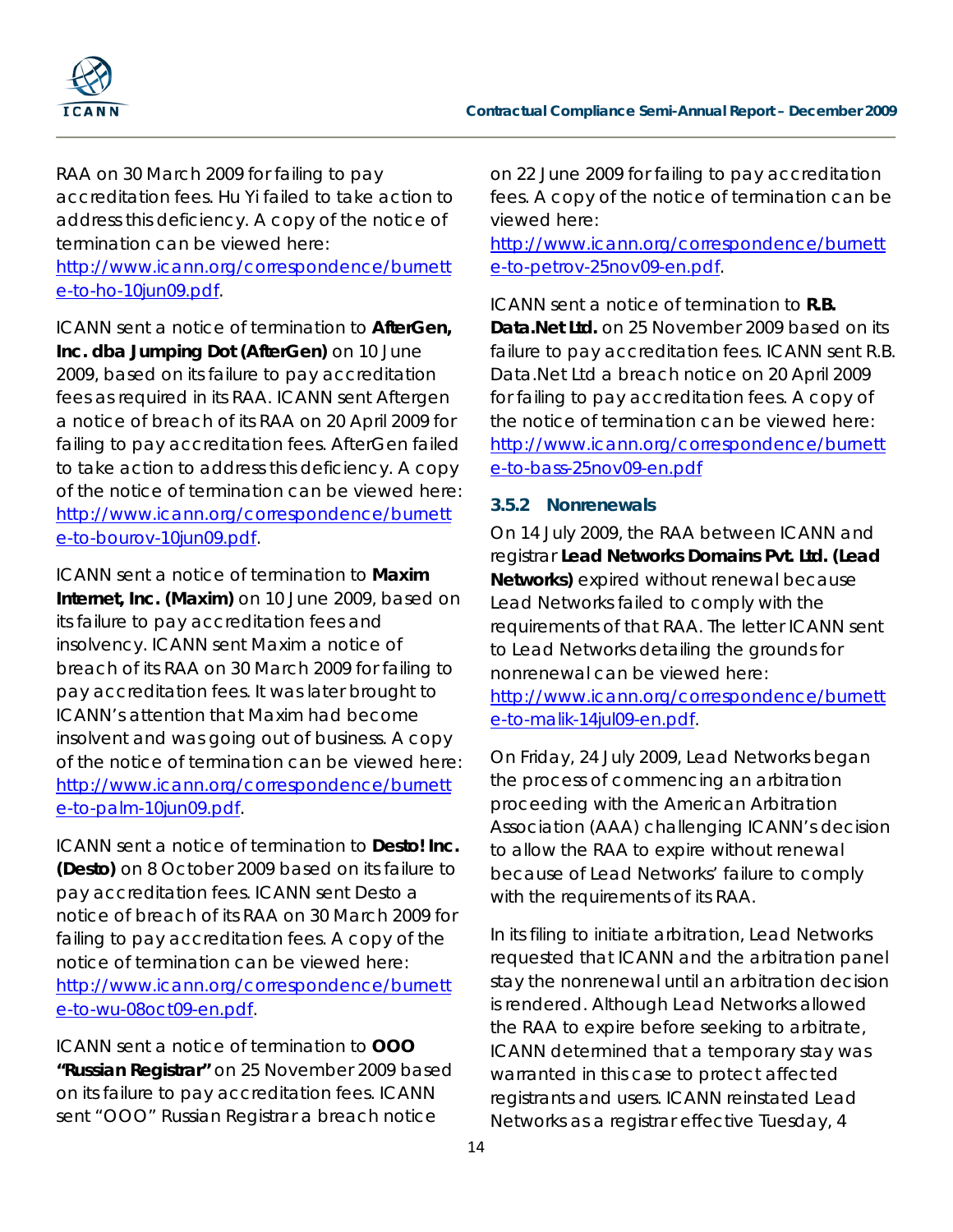

August 2009 pending the determination of the arbitration.

ICANN sent a notice of nonrenewal of its RAA to **South America Domains Ltd. dba namefrog.com (South America)** on 30 July 2009, based on its failure to provide port 43 Whois services. The letter ICANN sent to Simply Named detailing the grounds for nonrenewal can be viewed here: [http://www.icann.org/correspondence/burnett](http://www.icann.org/correspondence/burnette-to-friedman-30jul09-en.pdf) [e-to-friedman-30jul09-en.pdf.](http://www.icann.org/correspondence/burnette-to-friedman-30jul09-en.pdf)

ICANN sent a notice of nonrenewal of its RAA to **Simply Named Inc. dba SimplyNamed.com (Simply Named)** on 30 July 2009, based on its failure to escrow gTLD registration data and pay accreditation fees. ICANN sent Simply Named a notice via US postal mail on 14 December 2007 of its obligation to begin escrowing certain enumerated gTLD registration data by no later than 1 March 2008. ICANN attempted to Notify Simply Named on 1 May 2008 via phone its breach of its accreditation agreement on 30 March 2009 for failing to pay accreditation fees. The letter ICANN sent to Simply Named detailing the grounds for nonrenewal can be viewed here:

[http://www.icann.org/correspondence/burnett](http://www.icann.org/correspondence/burnette-to-pearcy-30jul09-en.pdf) [e-to-pearcy-30jul09-en.pdf.](http://www.icann.org/correspondence/burnette-to-pearcy-30jul09-en.pdf)

ICANN sent a notice of nonrenewal of its RAA to **Tahoe Domains Inc. (Tahoe Domains)** on 30 July 2009, based on its failure to escrow gTLD registration data and failure to pay accreditation fees. ICANN notified Tahoe Domains via courier on 29 September 2008 of its obligation to begin escrowing certain enumerated gTLD registration data by no later than 30 November 2008. ICANN notified Tahoe Domains on 24 April 2009 and 22 June 2009 of its breach of its RAA for failing to pay accreditation fees. The letter ICANN sent to Tahoe Domains

detailing the grounds for nonrenewal can be viewed here:

[http://www.icann.org/correspondence/burnett](http://www.icann.org/correspondence/burnette-to-ball-30jul09-en.pdf) [e-to-ball-30jul09-en.pdf.](http://www.icann.org/correspondence/burnette-to-ball-30jul09-en.pdf)

ICANN sent a notice of nonrenewal of its RAA to Naugus Limited, LLC (Naugus) on 9 October 2009, based on its failure to escrow gTLD registration data. ICANN notified Naugus via facsimile on 18 December 2007 of its obligation to begin escrowing certain enumerated gTLD registration data by no later than 15 July 2008. ICANN notified Naugus on 7 July 2008 and 26 August 2009 via email of the breach described above. The letter ICANN sent to Naugus detailing the grounds for nonrenewal can be viewed here:

[http://www.icann.org/correspondence/burnett](http://www.icann.org/correspondence/burnette-to-goodwin-09oct09-en.pdf) [e-to-goodwin-09oct09-en.pdf.](http://www.icann.org/correspondence/burnette-to-goodwin-09oct09-en.pdf) Naugus quickly remedied their noncompliance and ICANN posted information on its website to clear this for the community. The web posting can be viewed here:

[http://www.icann.org/en/announcements/anno](http://www.icann.org/en/announcements/announcement-28oct09-en.htm) [uncement-28oct09-en.htm.](http://www.icann.org/en/announcements/announcement-28oct09-en.htm)

ICANN sent a notice of nonrenewal of its RAA to **BP Holdings Group, Inc. dba IS.COM (BP Holdings)** on 9 October 2009, based on its failure to escrow gTLD registration data, pay accreditation fees to ICANN, and provide public access to data on registered name holders. ICANN notified BP Holdings on 13 December 2007 of its obligation to begin escrowing certain enumerated gTLD registration data by no later than 1 March 2008. As of 9 October 2009, BP Holdings had not deposited data in furtherance of BP Holding's escrow obligation. ICANN notified BP Holdings on 20 April 2009 via courier a Notice of Breach of Registrar Accreditation Agreement for failure to pay accreditation fees. BP Holdings failed to cure this breach in the time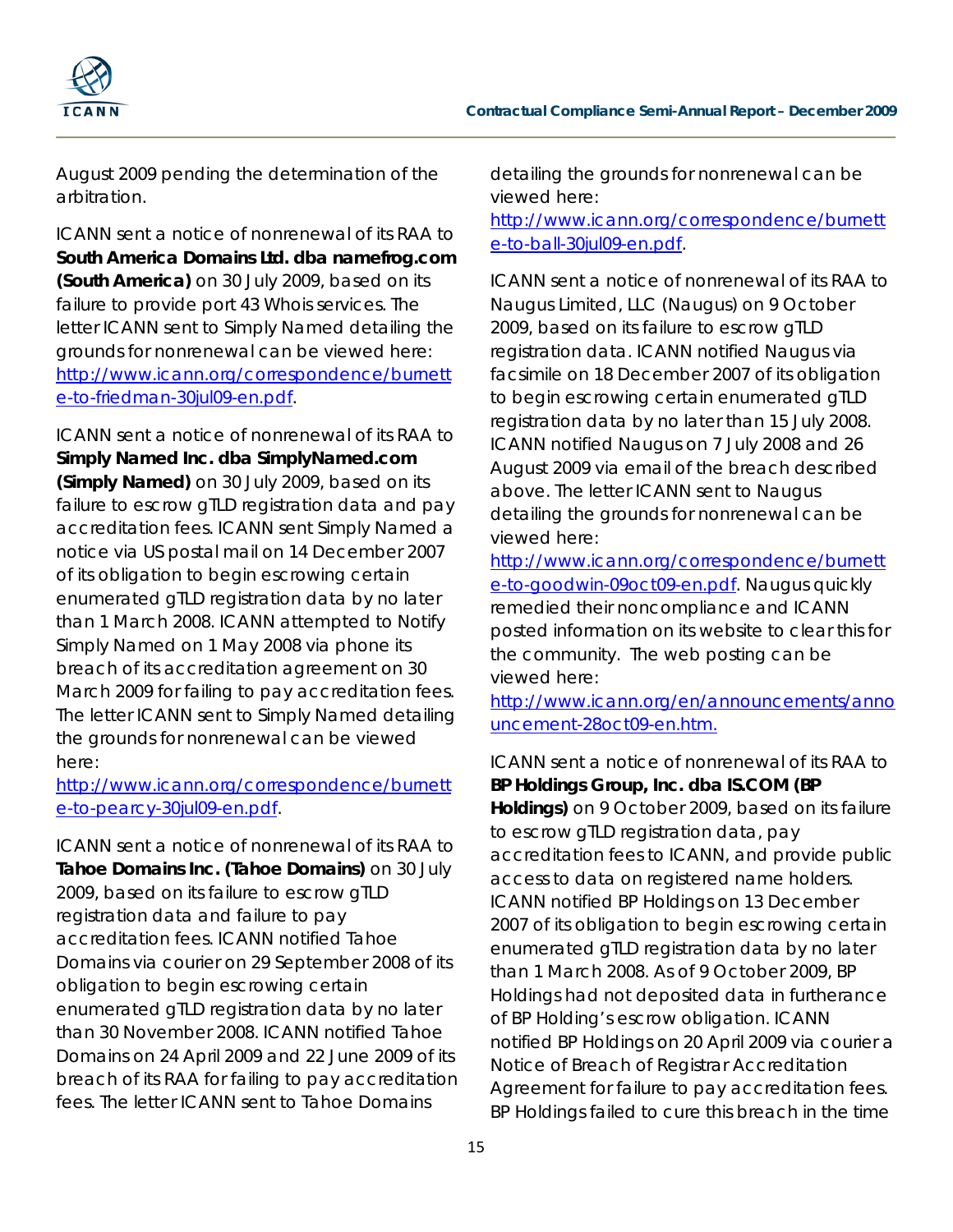

period allowed by the RAA. Additionally, ICANN attempted to access BP Holding's web-based and port 43 Whois services several times over the time past two weeks, all of which were unsuccessful. The letter ICANN sent to BP Holdings detailing the grounds for nonrenewal can be viewed here:

[http://www.icann.org/correspondence/burnett](http://www.icann.org/correspondence/burnette-to-bahlitzanakis-09oct09-en.pdf) [e-to-bahlitzanakis-09oct09-en.pdf.](http://www.icann.org/correspondence/burnette-to-bahlitzanakis-09oct09-en.pdf)

ICANN sent a notice of nonrenewal of its RAA to **Mouzz Internative, Inc. (Mouzz Interactive)** on 9 October 2009, based on its failure to pay accreditation fees. ICANN sent Mouzz Interactive, via courier, a Notice of Breach of Registrar Accreditation Agreement on 20 April 2009 for failure to pay accreditation fees. Mouzz Interactive failed to cure this breach in the time period allowed by the RAA. ICANN also notified Mouzz Interactive via email on 26 August 2009 of the breaches described above. The letter ICANN sent to Mouzz Interactive detailing the grounds for nonrenewal can be viewed here:

[http://www.icann.org/correspondence/burnett](http://www.icann.org/correspondence/burnette-to-faziani-09oct09-en.pdf) [e-to-faziani-09oct09-en.pdf.](http://www.icann.org/correspondence/burnette-to-faziani-09oct09-en.pdf)

ICANN sent a notice of nonrenewal of its RAA to **Domain Jingles** on 19 November 2009, based on its failure to escrow certain enumerated gTLD registration data, pay accreditation fees, and provide public access to data on registered names. ICANN sent Domain Jingles several breach notices for each of the items listed above, via courier. The letter ICANN sent to Domain Jingles detailing the grounds for nonrenewal can be viewed here: [http://www.icann.org/correspondence/burnett](http://www.icann.org/correspondence/burnette-to-dicker-19nov09-en.pdf) [e-to-dicker-19nov09-en.pdf.](http://www.icann.org/correspondence/burnette-to-dicker-19nov09-en.pdf)

#### *3.5.3 Breach Notices*

ICANN sent a letter of breach of its RAA to **CodyCorp.com Inc. (CodyCorp)** on 8 October 2009 for failing to escrow gTLD registration data and failure to provide public access to data on registered names. The letter ICANN sent to CodyCorp can be viewed here:

[http://www.icann.org/correspondence/burnett](http://www.icann.org/correspondence/burnette-to-bahlitzanakis-08oct09-en.pdf) [e-to-bahlitzanakis-08oct09-en.pdf.](http://www.icann.org/correspondence/burnette-to-bahlitzanakis-08oct09-en.pdf)

#### **3.6 Consumer Complaints**

ICANN processed 10,709 complaints from 1 January 2009 to 30 November 2009 as part of ICANN's consumer complaint processing system. Staff analyzes grievances to identify registrar violations of the RAA that require compliance enforcement. Consumer complaints that are not addressed in the RAA, e.g., overbilling, transfer of ownership from one registered name holder to another and registrar customer service, all of which fall outside of ICANN's authority to resolve, are forwarded to registrars for resolution.

ICANN's Complaint Intake System (CIS) captures data by categorizing information provided by the user through the complaint form, [http://reports.internic.net/cgi/registrars/problem](http://reports.internic.net/cgi/registrars/problem-report.cgi)[report.cgi.](http://reports.internic.net/cgi/registrars/problem-report.cgi) The analysis performed on the data indicates that the top five categories (transfer problems, domain name disputes, other, Whois and spam) accounted for 64% of the 10,702 complaints received.

Figure 4 illustrates the volume of consumer complaints processed by ICANN during 1 January 2009 to 30 November 2009.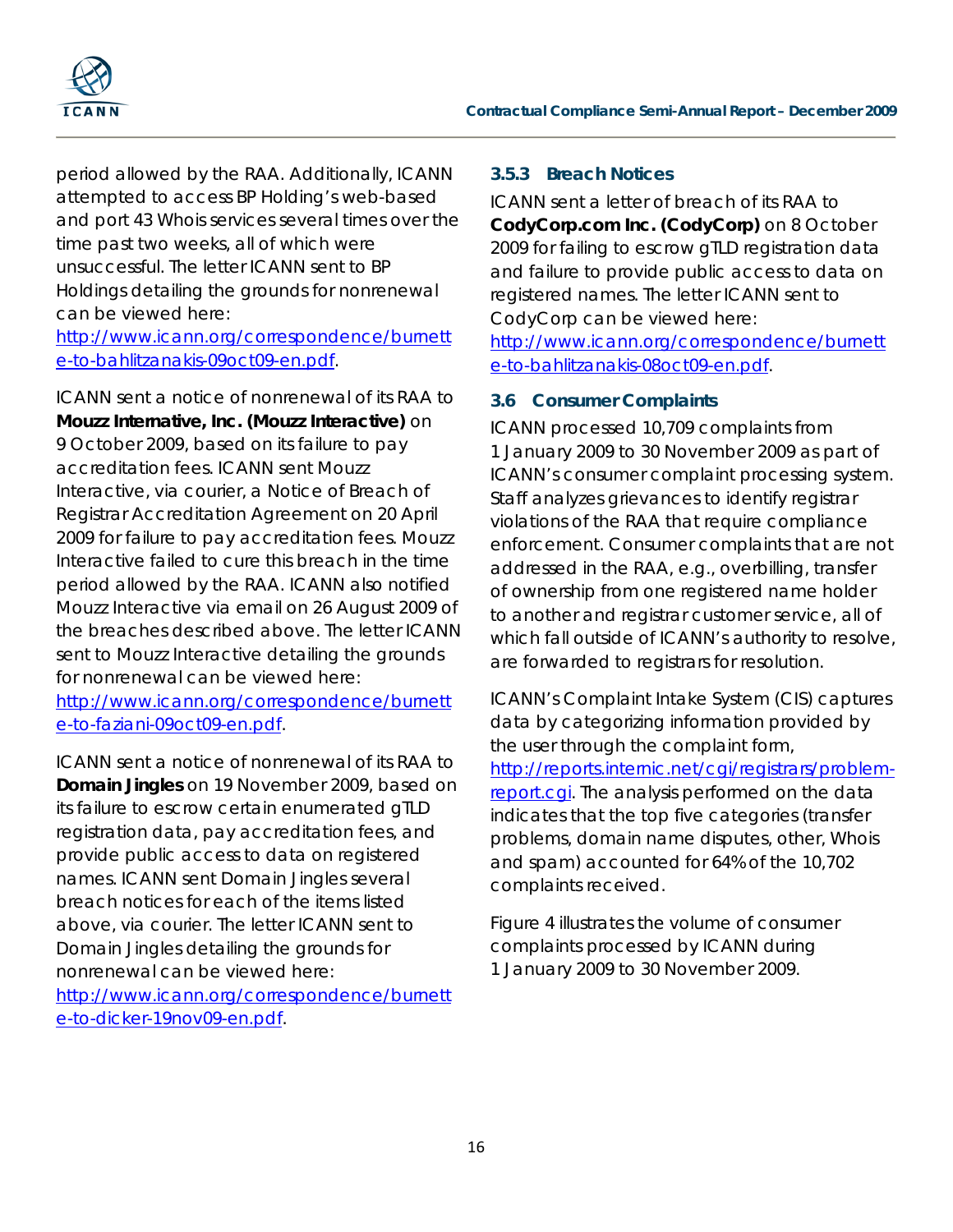

**Figure 4 – Consumer compliants analysis**

The following are key findings for the reporting period 1 January 2009 to 30 November 2009:

- Transfer problems comprised 21.0% (2,268 of 10,709) of all complaints received. To address this issue, ICANN will be conducting an Inter-Registrar Transfer Policy Audit in 2010.
- Domain name disputes accounted for 14.0% (1,503 of 10,709) of all complaints received.
- Typical complaints that are categorized as "Other" include questions about how to become an ICANN-accredited registrar, policy questions, legal advice, transfer procedures, ICANN fees, clarification about topics posted on the ICANN website, etc., basically, all complaints that do not fall in the specified categories accounted for 12.0% (1,375) of the complaints.
- Whois inaccuracy claims represented 10.6% (1,137 of 10,709) of all complaints received.

• Spam complaints comprised about 5% (547 of 10,709) of all complaints received.

While many complaints are about transfer problems, most complaints are about issues over which ICANN has no authority (e.g., spam, website content, reseller providers and financial transactions) because they are not addressed in the RAA and are not a violation of the RAA.

Please see [http://www.icann.org/registrars/ra](http://www.icann.org/registrars/ra-agreement-17may01.htm)[agreement-17may01.htm.](http://www.icann.org/registrars/ra-agreement-17may01.htm) For these issues, registrants should contact private sector agencies such as The Better Business Bureau [http://www.bbb.org,](http://www.bbb.org/) law enforcement agencies, or governmental consumer protection entities such as The International Consumer Protection and Enforcement Network [http://www.icpen.org](http://www.icpen.org/) for assistance.